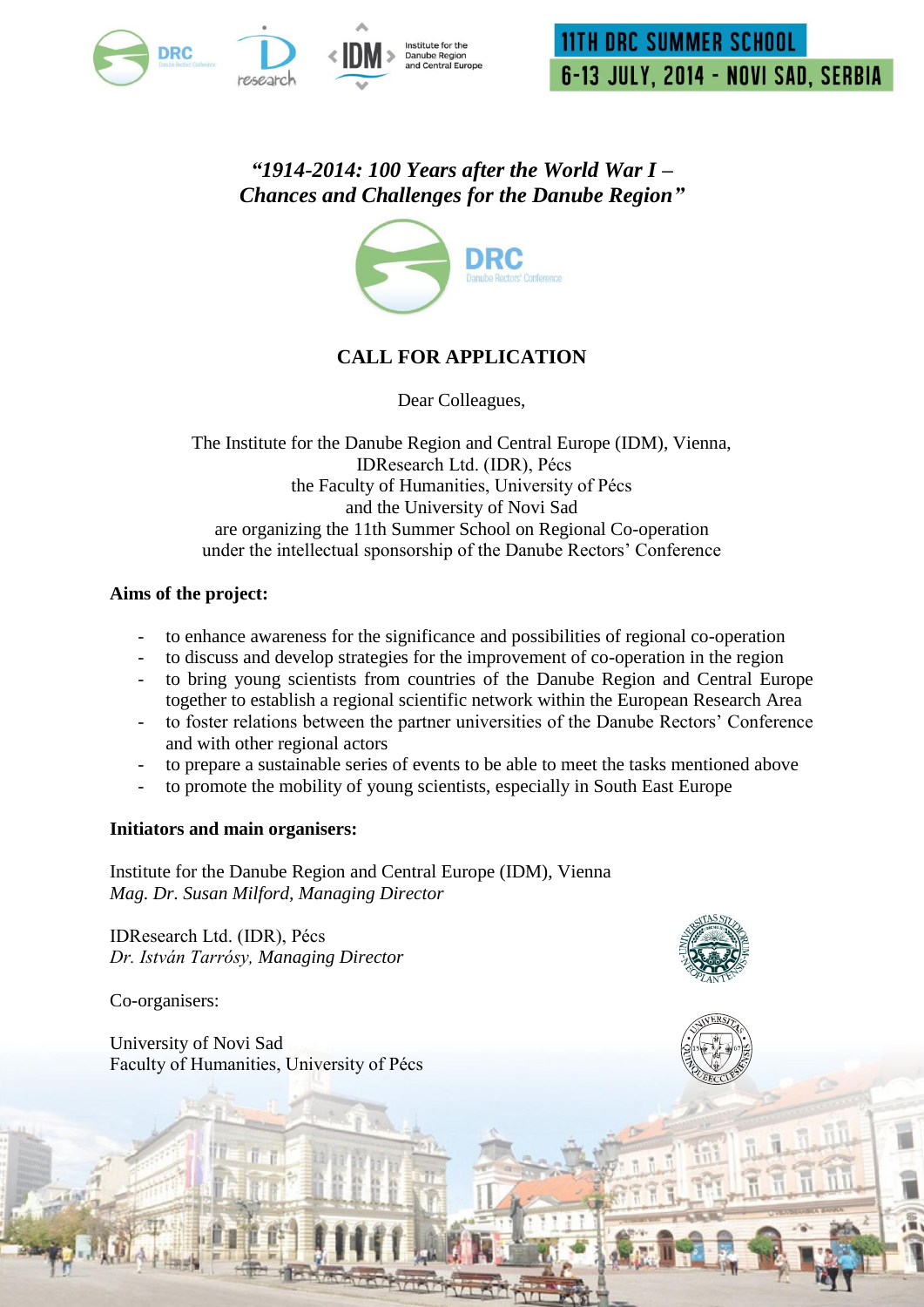

# **Target group:**

- Max. 30 young scientists from the Danube Region and Central Europe
- Graduates who want to present their research projects to the students of the Summer School in the lectures
- Interested individuals from regional organisations, public administration and scientific institutions

### **Time frame and location:**

The Summer School will take place between  $6 - 13$  July 2014 at the University of Novi Sad, Serbia.

### **Workshop items:**

- 1) Historical Dimensions of the "Great War" and its Geopolitical Consequences until the Present Day
- 2) The Economics of WWI and its Socioeconomic Impact on the Danube Region Nowadays
- 3) Aspects of Remembrance Culture and Reconciliation in Science, Research and Education
- 4) 100 years after WWI Pacifying Effects of the Current EU Integration Process and Development of Neighbourhood Relations

### **Working methods:**

- Lectures by high level scientists, young graduates and experts (politicians, civil servants, representatives of regional organisations, NGOs, EU officials)
- **Presentation of Best Practice projects**
- Presentation of papers prepared by the participants
- Discussion in parallel workshops
- Presentation of the results of each working group and plenary discussion

Working language is English.

The results of the Summer School will be published in a Proceedings Volume.

# **Applications:**

Applications for participation may be handed in by e-mail or fax and should include the application which will be online on: http://www.drcsummerschool.eu, the CV of the applicant and an abstract max. 2 pages of the paper that shall be presented in the framework of the Summer School. The participants are selected by a jury taking into account the guidance of the presidency of the Danube Rectors' Conference (DRC).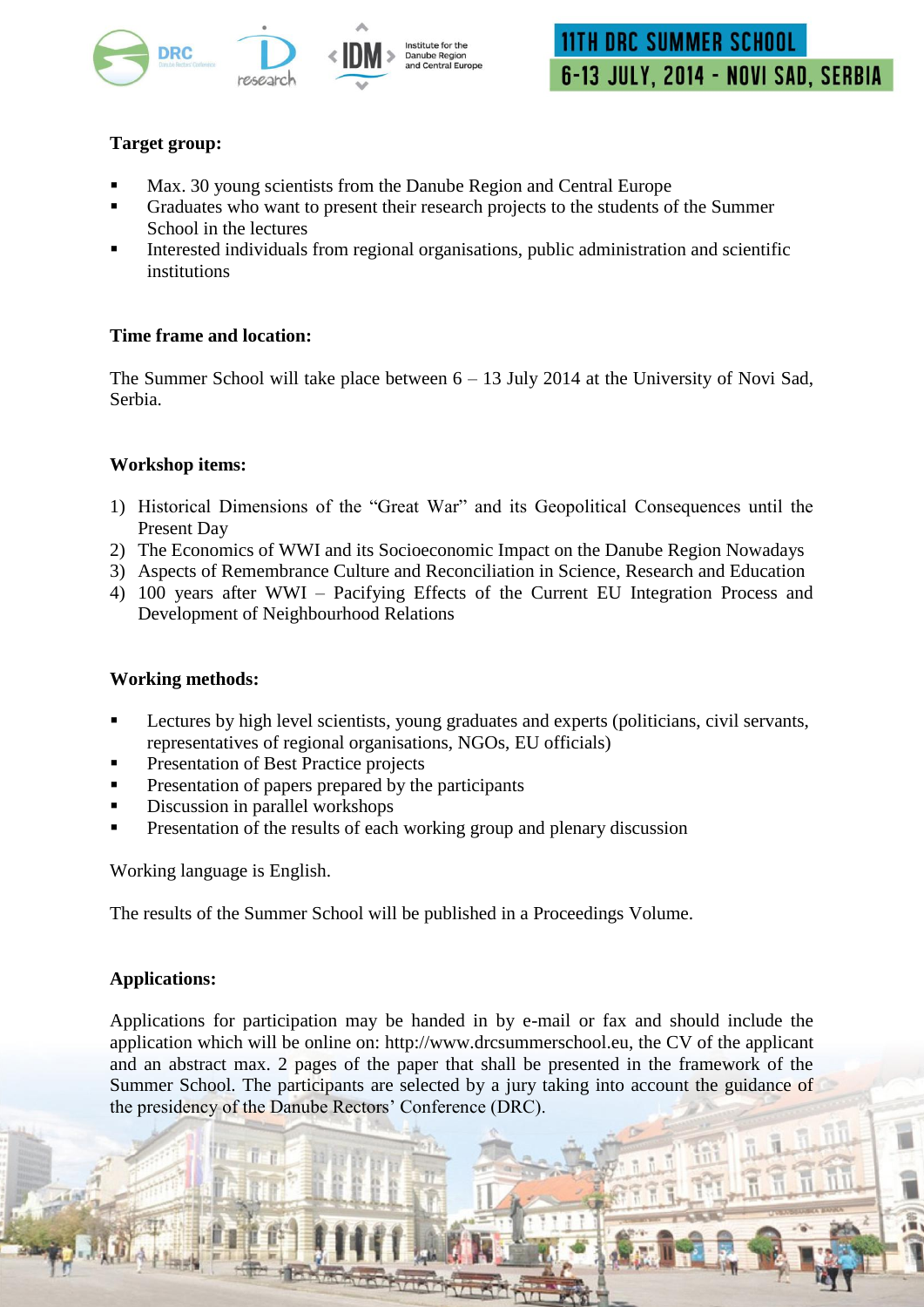

# **Details of application:**

The registration fee of the Summer School is EUR 200.-, the contribution to the expenses for board and accommodation is EUR 230.-

Please note that it is possible to apply for a scholarship on board and accommodation as well as on a partial travel reimbursement (limited to EUR 100.-).

The deadline for application is June 6, 2014, after the acceptance of your paper the registration and board and accommodation fees have to be paid by June 20, 2014. Please find more details on the application form.

### **Early Bird registration:**

There is a possibility to register as an 'Early bird'. If you submit your paper and application form before April 4, 2014, you pay only half (50%) of the registration fee.

After the acceptance of your paper the registration (EUR 100.-) and board and accommodation fees have to be paid by April 30, 2014. Please find more details on application form etc. on drcsummerschool.eu/earlybird.

### **Programme (6 working days):**

| Sun, 6 July  | Arrival, First Meeting                                            |
|--------------|-------------------------------------------------------------------|
| Mon, 7 July  | Opening Session (Welcome, Presentation of last year's Proceeding  |
|              | Volume), Keynote Addresses, Introduction to the Workshops         |
| Tue, 8 July  | <b>Plenary Lectures, Workshops</b>                                |
| Wed, 9 July  | Social Programme                                                  |
| Thu, 10 July | Plenary Lectures, Workshops                                       |
| Fri, 11 July | Field Trip                                                        |
| Sat, 12 July | Presentation of the Workshop Reports, Closing Session, Concluding |
|              | <b>Results and Farewell Party</b>                                 |
| Sun, 13 July | Departure                                                         |

# **Follow Up:**

In addition to the special section on the DRC homepage (www.d-r-c.org) which has been reserved for the Summer School project, all information on the DRC Summer School can be found on: http://www.drcsummerschool.eu.